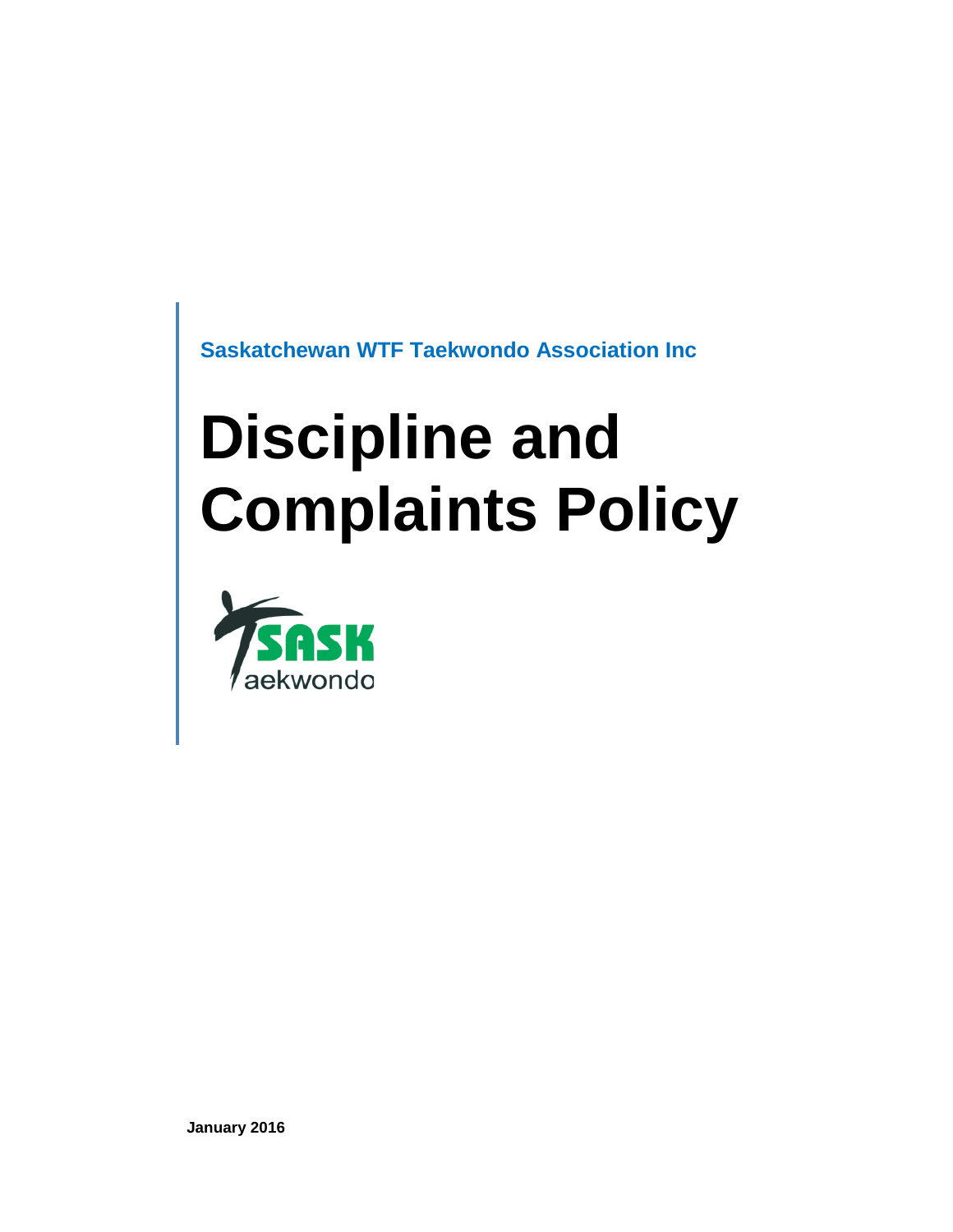# **Discipline and Complaints Policy Flowchart**

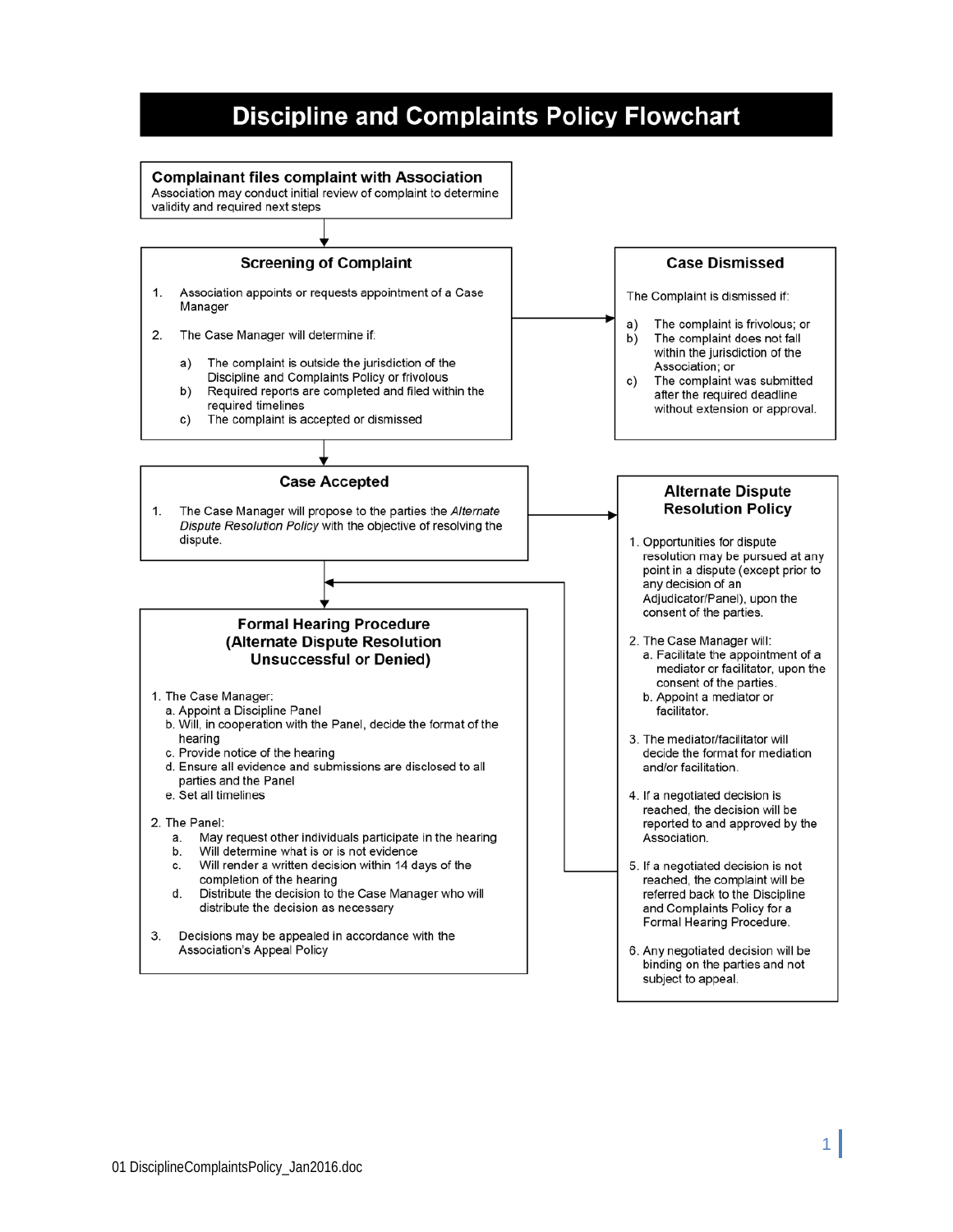# **Saskatchewan WTF Taekwondo Association Inc**

# **Discipline and Complaints Policy**

#### **Definitions**

- 1. The following terms have these meanings in this Policy:
	- a) "*Association"* Saskatchewan WTF Taekwondo Association Inc.
	- b) *"Case Manager"* An individual appointed by the Association, who need not be a member or affiliated with the Association, to administer this Discipline and Complaints Policy. The Case Manager will comply with the position description described in Appendix "A".
	- c) "*Complainant*" The Party alleging an infraction
	- d) "*Days*" Days including weekend and holidays
	- e) "*Individuals"* All categories of membership defined in the Association's Bylaws, including clubs, teams, as well as all individuals engaged in activities with the Association including, but not limited to, athletes, coaches, referees, officials, volunteers, managers, administrators, committee members, and directors and officers of the Association
	- *f) "In writing"* A letter, fax or email sent directly to the Association.
	- g) "*Respondent*" The alleged infracting Party

#### **Purpose**

2. Individuals and participants are expected to fulfill certain responsibilities and obligations including, but not limited to, complying with Association's policies, bylaws, rules and regulations, and *Codes of Conduct*. Non-compliance may result in sanctions pursuant to this Policy.

#### **Application of this Policy**

- 3. This Policy applies to all Individuals relating to matters that may arise during the course of Association's business, activities, and events including, but not limited to, competitions, practices, tryouts, training camps, travel associated with Association activities, and any meetings.
- 4. This Policies also applies to Individuals' conduct outside of the Association's business, activities, and events when such conduct adversely affects relationships within the Association (its work and/or sport environment) or is detrimental to the image and reputation of the Association. The jurisdiction of this Policy will be determined by the Association at its sole discretion.
- 5. This Policy does not prevent discipline from being applied, during a competition or event. Further discipline may be applied according to this Policy. Any infractions or complaints occurring within competition will be dealt with by the procedures specific to the competition, if applicable. In such situations, disciplinary sanctions will be for the duration of the competition, training, activity or event only.
- 6. An employee of the Association found to have to be a Respondent will be subject to appropriate disciplinary action subject to the terms of the Association's *Human Resources Policy*, as well as the employee's Employment Agreement, as applicable. Violations may result in a warning, reprimand, restrictions, suspension or other disciplinary actions up to and including termination of employment.

#### **Reporting a Complaint**

7. Any Individual may report any complaint to the Association. A complaint must be In Writing and must be filed within 21 days of the alleged incident. Complaints should be submitted to:

Executive Director: Audrey Ashcroft Email: taekwondosk@sasktel.net Mail: 106 Franklin Ave, Yorkton, SK S3N 2G4

Secretary: Kathie Spenst Email: [kspenst@hotmail.com](mailto:kspenst@hotmail.com) Mail: Box 338, Turtleford Sask S0M 2Y0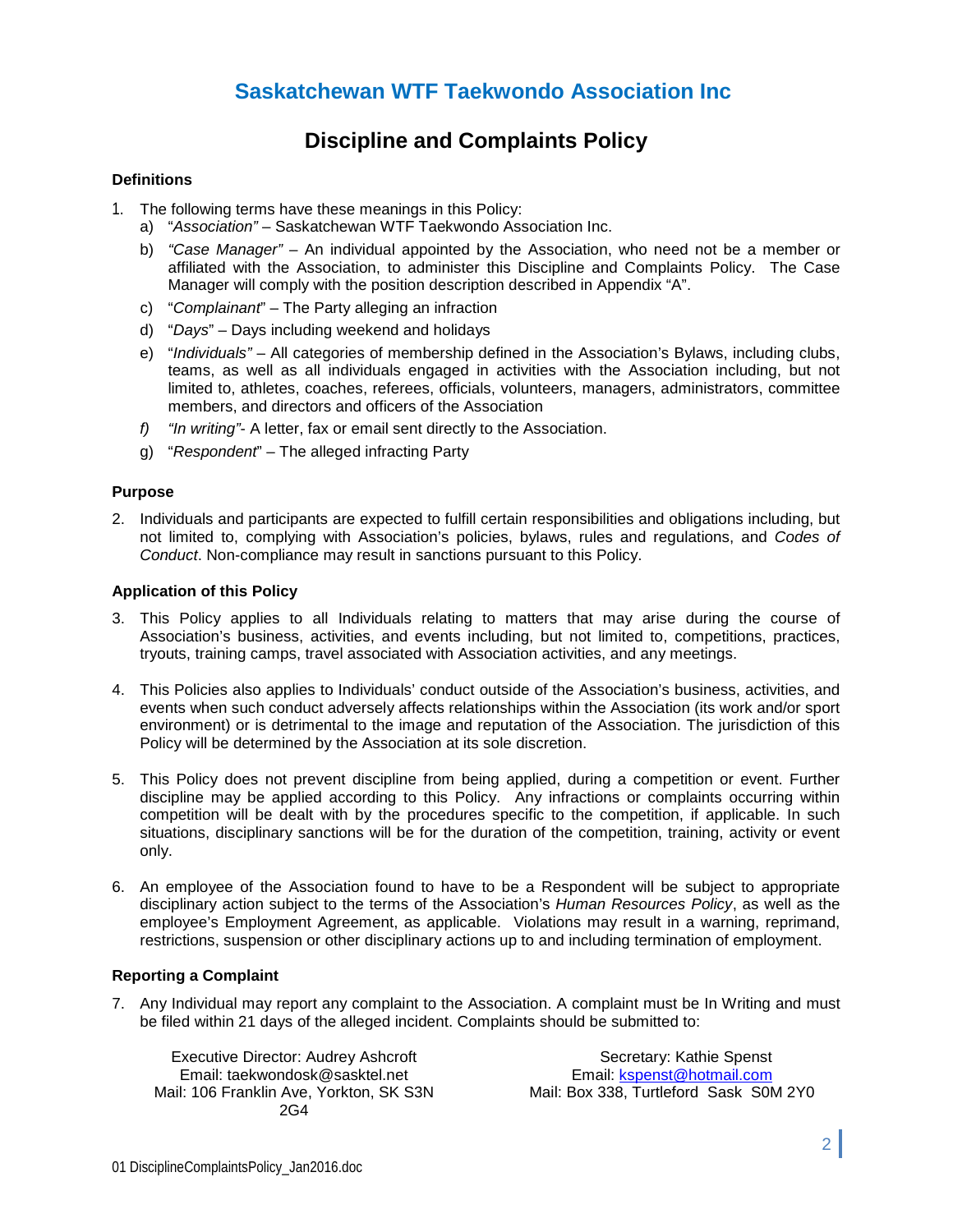- 8. A Complainant wishing to file a complaint outside of the 21 days must provide a written statement giving reasons for an exemption to this limitation. The decision to accept or deny the complaint outside of the 21 days will be considered by the Association and/or the Case Manager (if assigned). This decision may not be appealed.
- 9. At the Association's discretion, the Association may act as the complainant and initiate the complaint process under the terms of this Policy. In such cases, the Association will identify an individual to represent the Association.
- 10. Resignation or lapsing of membership after a complaint is filed does not preclude disciplinary proceedings being pursued under this policy.
- 11. Upon receiving a complaint, the Association will review the complaint to determine validity and required next steps.

#### **Case Manager**

- 12. Upon the receipt and review of a complaint, the Association may appoint or request the appointment of an independent Case Manager to manage and administer complaints submitted in accordance with this Policy and such appointment is not appealable. Case Manager services will be accessible through Sask Sport from an external firm or pool of individuals with knowledge and expertise in dispute resolution.
- 13. The Case Manager has a responsibility to:
	- a) Determine whether the complaint is within the jurisdiction of this Policy or frivolous
	- b) Propose the use of the Association's Alternate Dispute Resolution Policy
	- c) Appoint the Discipline Panel, if necessary
	- d) Coordinate all administrative aspects and set timelines
	- e) Provide administrative assistance and logistical support to the Panel as required
	- f) Provide any other service or support that may be necessary to ensure a fair and timely proceeding.

#### **Procedures**

14. If the Case Manager determines the complaint is:

- a) Frivolous or outside the jurisdiction of this Policy, the complaint will be dismissed immediately.
- b) Not frivolous and within the jurisdiction of this Policy, the Case Manager will notify the Parties the complaint is accepted and the applicable next steps.
- 15. The Case Manager's decision to accept or dismiss the complaint may not be appealed.
- 16. The Case Manager will establish and adhere to timeframes that ensure procedural fairness and that the matter is heard in a timely fashion.
- 17. After notifying the Parties that the complaint has been accepted, the Case Manager will first, propose the Association's Alternate *Dispute Resolution Policy* with the objective of resolving the dispute. If the dispute is not resolved or the parties refuse the Alternate Dispute Resolution Policy, the Case Manager will appoint a Discipline Panel, which shall consist of a single Adjudicator, to hear the complaint. In extraordinary circumstances, and at the discretion of the Case Manager, a Panel of three persons may be appointed to hear the complaint. In this event, the Case Manager will appoint one of the Panel's members to serve as the Chair.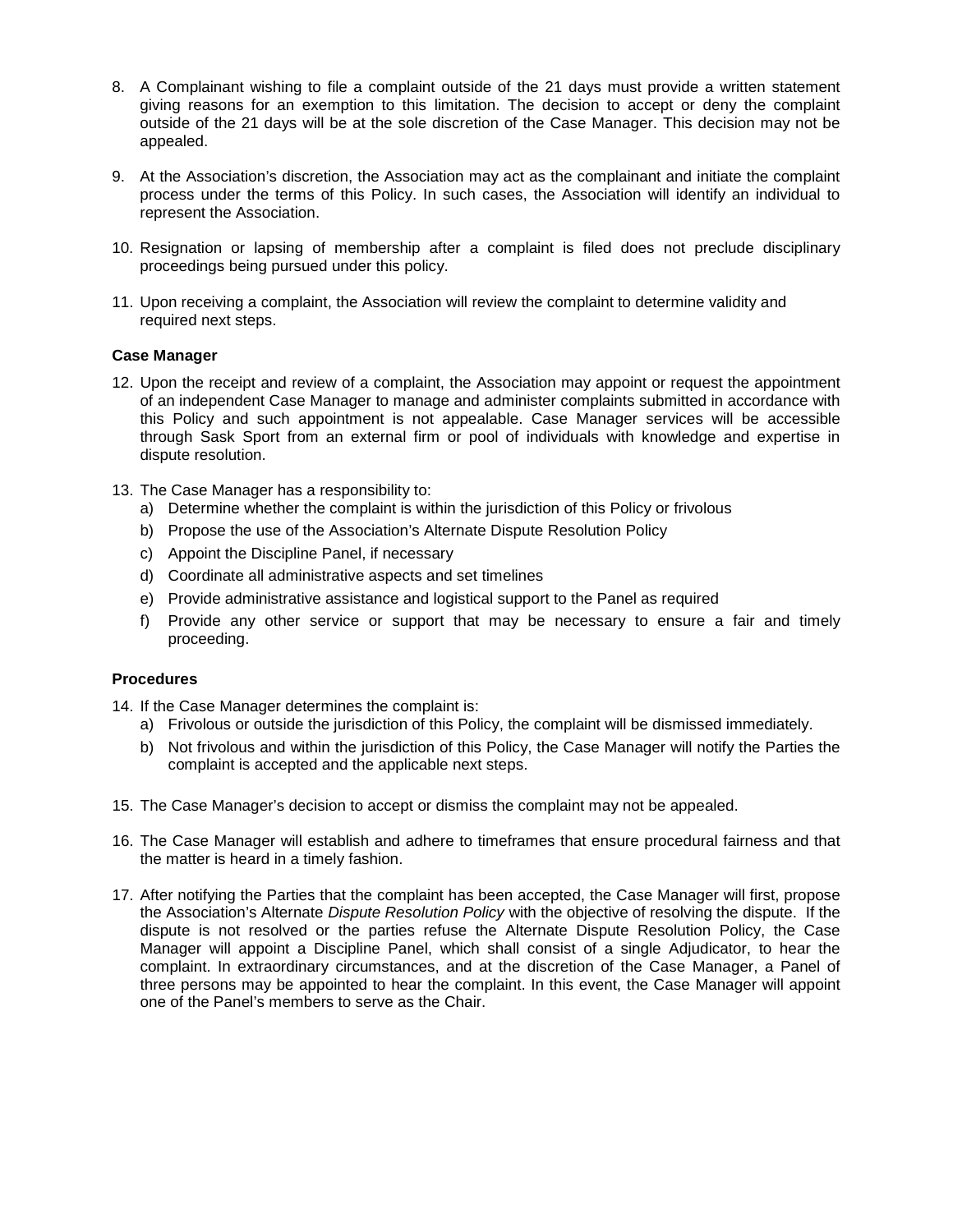- 18. The Case Manager, in cooperation with the Discipline Panel, will then decide the format under which the complaint will be heard. This decision may not be appealed. The format of the hearing, which may involve direct communications with the Parties, an oral in-person hearing, an oral hearing by telephone or other telecommunications, a hearing based on a review of documentary evidence submitted in advance of the hearing, or a combination of these methods. The hearing will be governed by the procedures that the Case Manager and the Discipline Panel deem appropriate in the circumstances, provided that:
	- a) The Parties will be given appropriate notice of the day, time, and place of the hearing, in the case of an oral in-person hearing, an oral hearing by telephone or other telecommunications
	- b) Copies of any written documents which the parties wish to have the Panel consider will be provided to all Parties, through the Case Manager, in advance of the hearing and/or decision rendered
	- c) The Parties may be accompanied by a representative, advisor, or legal counsel at their own expense
	- d) The Discipline Panel may request that any other individual participate and give evidence at the hearing
	- e) The Discipline Panel may allow as evidence at the hearing any oral evidence and document or thing relevant to the subject matter of the complaint, but may exclude such evidence that is unduly repetitious and shall place such weight on the evidence as it deems appropriate
	- f) The decision will be by a majority vote of the Discipline Panel
- 19. If the Respondent acknowledges the facts of the incident, the Respondent may waive the hearing, in which case the Discipline Panel will determine the appropriate disciplinary sanction. The Discipline Panel may still hold a hearing for the purpose of determining an appropriate sanction.
- 20. The hearing will proceed in any event, even if a Party chooses not to participate in the hearing.
- 21. If a decision affects a  $3<sup>rd</sup>$  party to the extent that the  $3<sup>rd</sup>$  party would have recourse to a complaint or an appeal in their own right, that  $3<sup>rd</sup>$  party will become a party and apart of the complaint procedure to the complaint in question and will be bound by the decision.
- 22. In fulfilling its duties, the Panel may obtain independent advice.

#### **Decision**

23. After hearing and/or reviewing the matter, the Discipline Panel will determine whether an infraction has occurred and, if so, the sanctions to be imposed. Within fourteen (14) days of the hearing's conclusion, the Discipline Panel's written decision, with reasons, will be distributed to all Parties, the Case Manager, and the Association. In extraordinary circumstances, the Discipline Panel may first issue a verbal or summary decision soon after the hearing's conclusion, with the full written decision to be issued before the end of the fourteen (14) day period. The decision will be considered a matter of public record unless decided otherwise by the Discipline Panel.

#### **Sanctions**

- 24. The Panel may apply the following disciplinary sanctions, singularly or in combination:
	- a) Verbal or written reprimand
	- b) Verbal or written apology
	- c) Service or other contribution to the Association
	- d) Removal of certain privileges
	- e) Suspension from certain teams, events, and/or activities
	- f) Suspension from all Association activities for a designated period of time
	- g) Withholding of prize money or awards
	- h) Payment of the cost of repairs for property damage
	- i) Suspension of funding from the Association or from other sources
	- j) Expulsion from the Association
	- k) Any other sanction considered appropriate for the offense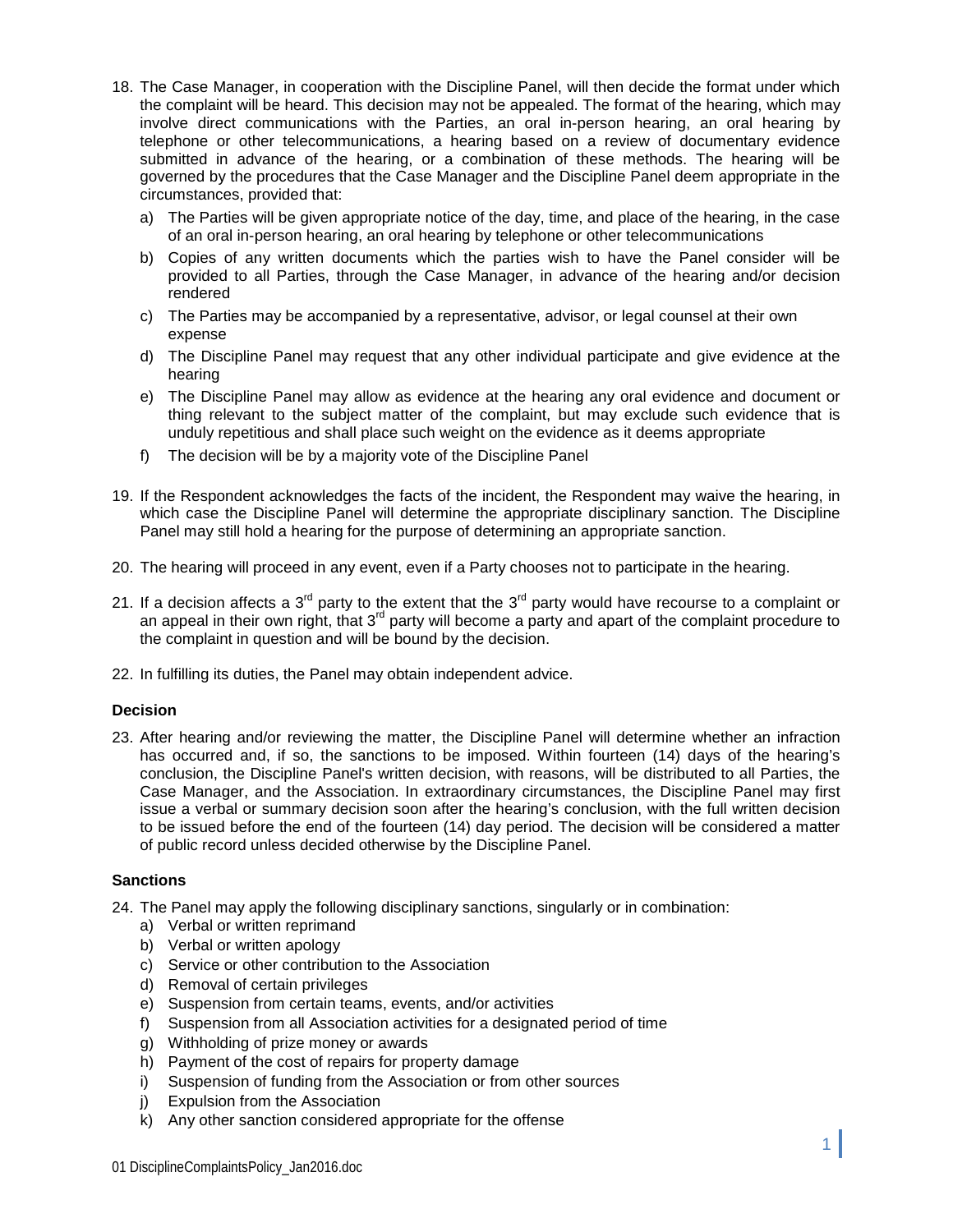- 25. Unless the Discipline Panel decides otherwise, any disciplinary sanctions will begin immediately, notwithstanding an appeal. Failure to comply with a sanction as determined by the Discipline Panel will result in automatic suspension until such time as compliance occurs.
- 26. Infractions that result in discipline will be recorded and records will be maintained by the Association.

#### **Suspension Pending a Hearing**

27. The Association may determine that an alleged incident is of such seriousness as to warrant suspension of an Individual pending completion of the criminal process, a hearing or a decision of the Panel.

#### **Criminal Convictions**

- 28. An Individual's conviction for a *Criminal Code* offense, as determined by the Association, will be deemed an infraction under this Policy and will result in expulsion from the Association. Criminal Code offences may include, but are not limited to:
	- a) Any child pornography offences
	- b) Any sexual offences
	- c) Any offence of physical violence
	- d) Any offence of assault
	- e) Any offence involving trafficking of illegal drugs

#### **Confidentiality**

29. The discipline and complaints process is confidential and involves only the Parties, the Case Manager, the Discipline Panel, and any independent advisors to the Panel. Once initiated and until a decision is released, none of the Parties will disclose confidential information relating to the discipline or complaint to any person not involved in the proceedings.

#### **Timelines**

30. If the circumstances of the complaint are such that adhering to the timelines outlined by this Policy will not allow a timely resolution to the complaint, the Discipline Panel may direct that these timelines be revised.

#### **Records and Distribution of Decisions**

31. Other individuals or organizations, including but not limited to, national sport organizations, provincial sport organizations, Sask Sport Inc., etc., may be advised of any decisions rendered in accordance with this Policy.

#### **Appeals Procedure**

32. The decision of the Panel may be appealed in accordance with the Association's *Appeal Policy*.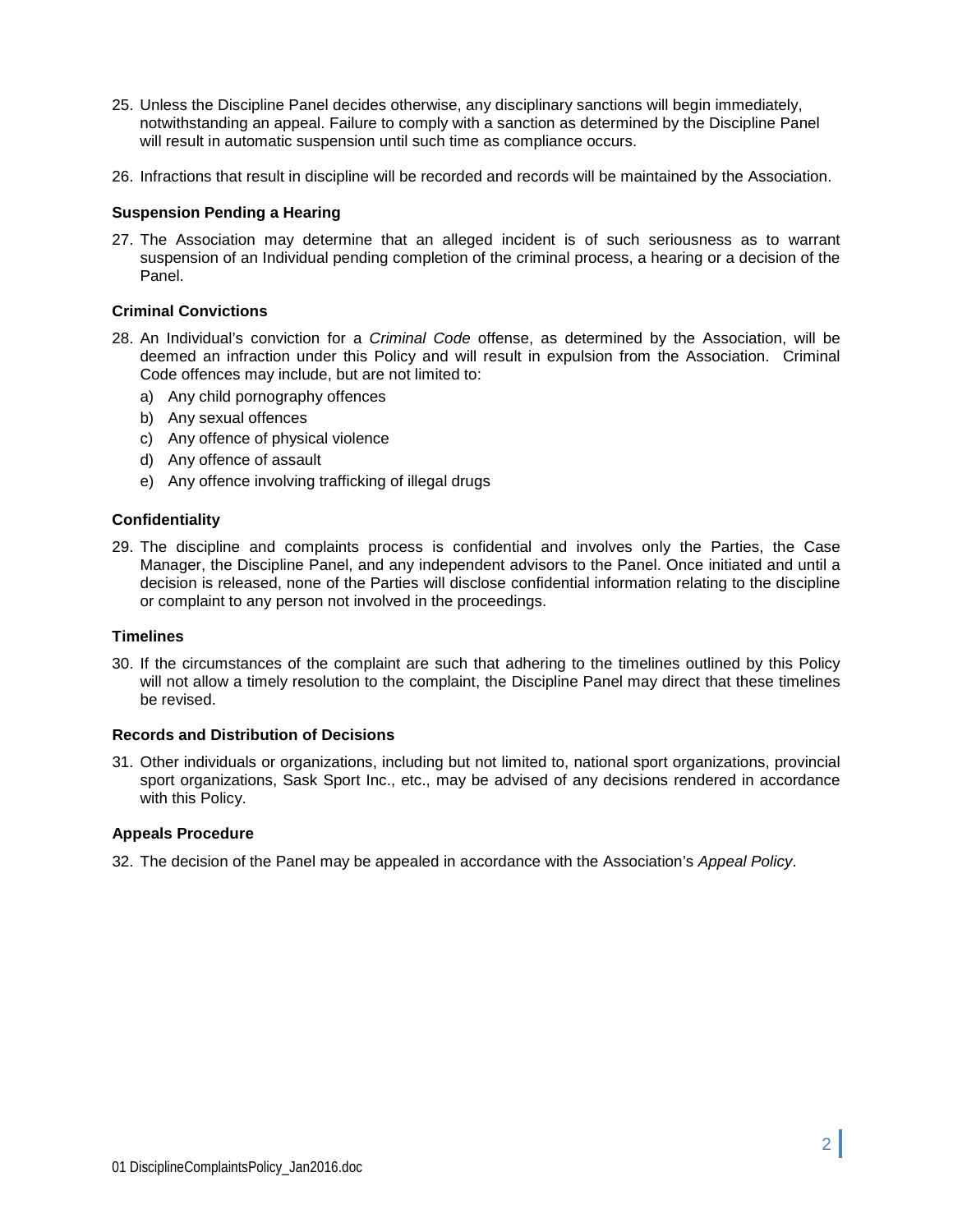### **Appendix A**

### **CASE MANAGER POSITION DESCRIPTION**

#### **Purpose**

1. In some of its policies, the Association requires the appointment of a Case Manager. This Position Description outlines the role, identity, responsibilities and tasks of the Case Manager.

#### **Policies**

- 2. The following Policies require the appointment of a Case Manager:
	- a) Discipline and Complaints
	- b) Appeal
	- c) Alternate Dispute Resolution Policy

#### **Identity**

- 3. The Case Manager, whether or not appointed by the Association at its sole discretion, should be experienced with the management of disputes in an unbiased manner. The individual should not be connected in any way to the issue being disputed (and/or the outcome of the dispute) but does not necessarily need to be an independent third-party not connected with the Association – though the guaranteed independence and neutrality of a third-party is preferred. The individual does not need to be a Member of the Association.
- 4. The Case Manager's identity does not need to be approved by any of the parties involved in the dispute, excluding the Association.

#### **Discretion - Complaints**

- 5. When a complaint is filed, the Case Manager is required to:
	- a) Determine whether the complaint is frivolous and within the jurisdiction of the Discipline and Complaints Policy
	- b) Propose the use of the Association's Alternate Dispute Resolution Policy
	- c) Appoint the Panel, if necessary
	- d) Coordinate all administrative aspects and set timelines
	- e) Provide administrative assistance and logistical support to the Panel as required
	- f) Provide any other service or support that may be necessary to ensure a fair and timely proceeding

#### **Discretion - Appeals**

- 6. When an appeal is filed, the Case Manager is required to:
	- a) Propose the use of the Association's Alternate Dispute Resolution Policy
	- b) Determine if the appeal falls under the scope of the Appeal Policy
	- c) Determine if the appeal was submitted in a timely manner
	- d) Decide whether there are sufficient grounds for the appeal
	- e) Appoint the Panel, if necessary
	- f) Coordinate all administrative aspects and set timelines
	- g) Provide administrative assistance and logistical support to the Panel as required
	- h) Provide any other service or support that may be necessary to ensure a fair and timely proceeding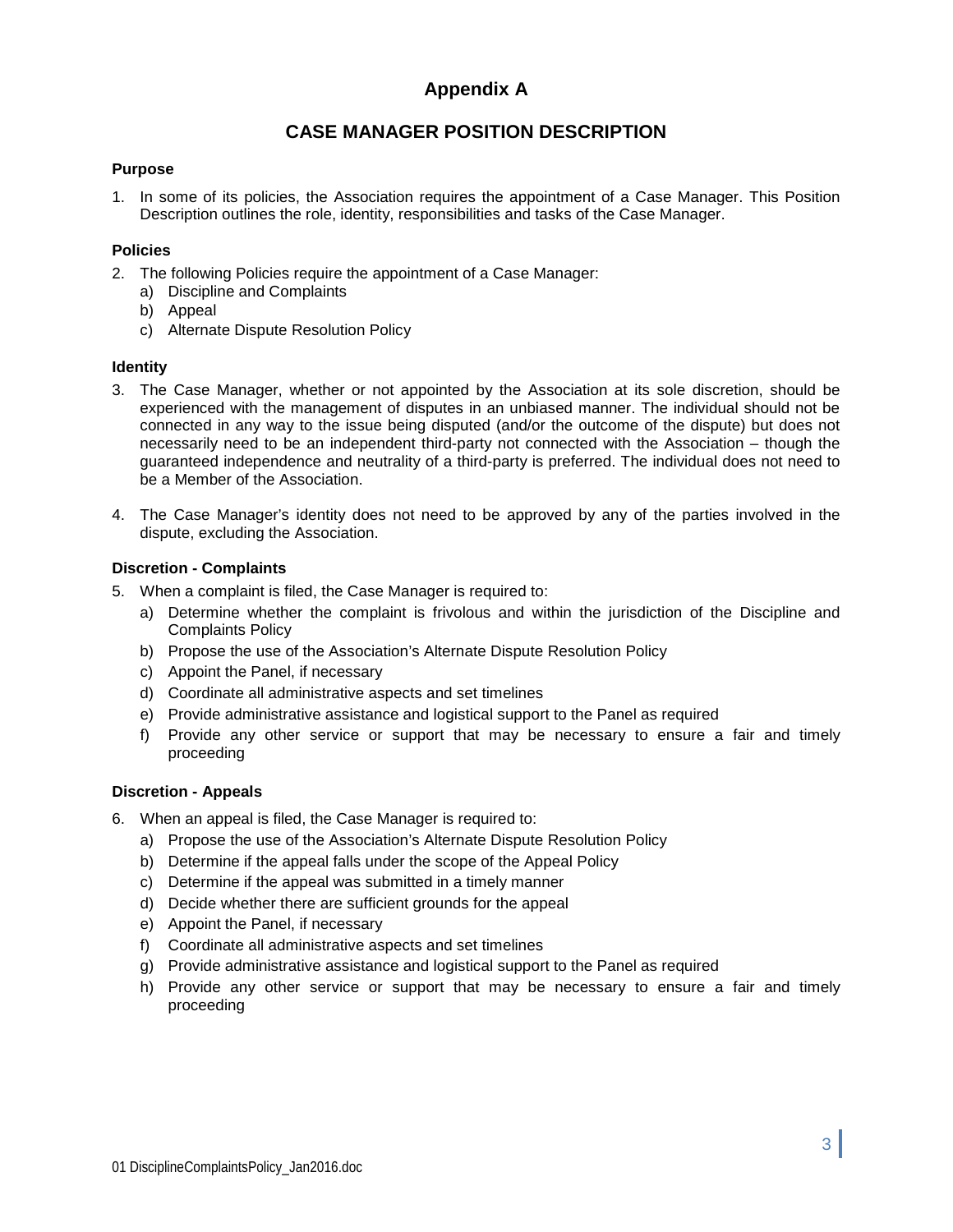7. When determining if there are sufficient grounds for appeal, the Case Manager is not acting as the Panel and determining the merits of the appeal, but instead determining whether the Appellant has properly shown that an error, as described in the Appeal Policy, has been properly argued. The Case Manager will need to carefully consult the Association's policies and procedures, and analyze the process that contributed to the decision, to determine whether there are appropriate grounds.

#### **Discretion – Alternate Dispute Resolution**

- 8. When the parties agree to the jurisdiction of the Alternate Dispute Resolution Policy, the Case Manager maybe required to:
	- a) Appoint the mediator or facilitator
	- b) Coordinate all administrative aspects and set timelines
	- c) Provide administrative assistance and logistical support to the mediator or facilitator as required

#### **Hearing Format - Discretion**

- 9. If necessary, the Case Manager is required to exercise their discretion to determine the format of the hearing. Hearings typically take the following forms, but are not limited to:
	- a) In person
	- b) Conference call
	- c) Written submissions
	- d) Conference call plus written submissions
- 10. In determining the format of the hearing the Case Manager should consider:
	- a) The distance between the parties
	- b) The animosity between the parties
	- c) The time commitment and location of the Panel
	- d) The timelines for a decision
	- e) The language barriers between the parties
	- f) The gravity of the complaint/appeal

#### **Panel Appointment**

- 11. The Case Manager is required to appoint a Panel of one person, or three in extraordinary circumstances, to decide the issue. The individual(s) should have the following characteristics:
	- a) Experience in dispute resolution
	- b) Experience with sport disputes
	- c) No connection to either party
	- d) Preferably no connection with the Parties
	- e) Decisive
- 12. The Case Manager should remind the Panel to adhere to the powers given to the Panel by the applicable policy. For example, if the policy does not permit the Panel to suspend the respondent indefinitely, then the Panel cannot sanction the respondent in this manner.

#### **Communication**

- 13. Especially when the hearing is to be held by written submissions, the Case Manager is required to communicate swiftly, clearly, and decisively with each party. The parties must adhere to the deadlines set by the Case Manager or by the applicable policy and the process must move forward even if a party misses a deadline.
- 14. When coordinating an oral hearing, the Case Manager should first consider the schedule of the Panel, then the schedule of the complainant, and then the schedule of the respondent in an attempt to find a suitable time for everyone.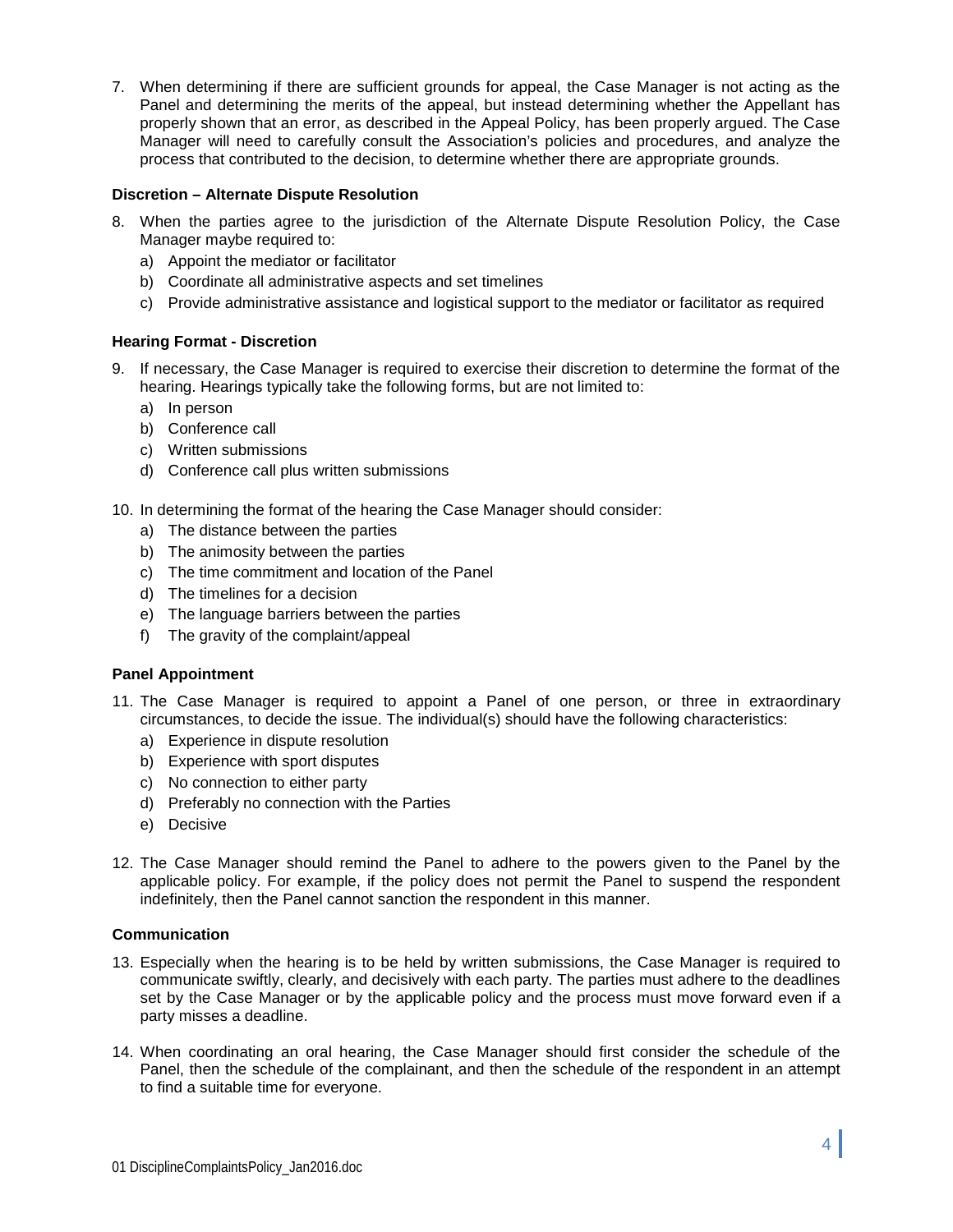#### **Suggested Procedure**

- 15. The Case Manager may implement the following procedure to facilitate the Discipline and Complaints Policy or the Appeal Policy:
	- a) Receive the written complaint or appeal
	- b) Communicate with the Complainant/Appellant that you have been appointed the Case Manager and that their complaint/appeal will be disclosed to the Respondent and Panel. Also determine if there is additional evidence or written submissions to follow, if so, provide a deadline for receipt. (After this step, the Complainant/Appellant may not have another opportunity to make additional submissions or provide evidence, unless determined otherwise by the Panel)
	- c) Determine whether the complaint is within the jurisdiction of the applicable Policy.
	- d) Notify the Respondent that you are the Case Manager and are in receipt of a complaint/appeal. Communicate to the Respondent that any submissions will be provided to the Complainant/Appellant and Panel. Provide the Respondent with a reasonable timeframe to submit their response document and any applicable evidence. (After this step, the Respondent may not have another opportunity to make additional submissions or provide evidence, unless determined otherwise by the Panel).
	- e) The Case Manager may wish to provide the Complainant/Appellant to submit a rebuttal, but the rebuttal must be limited to issues raised by the Respondent and is not an opportunity to provide new evidence. The Panel may exclude such new evidence.
	- f) Appoint the Panel
	- g) Conduct a hearing either via written documentation, teleconference, in person, or a combination of these techniques.
	- h) Ensure the Panel renders a written decision within a prescribed timeline.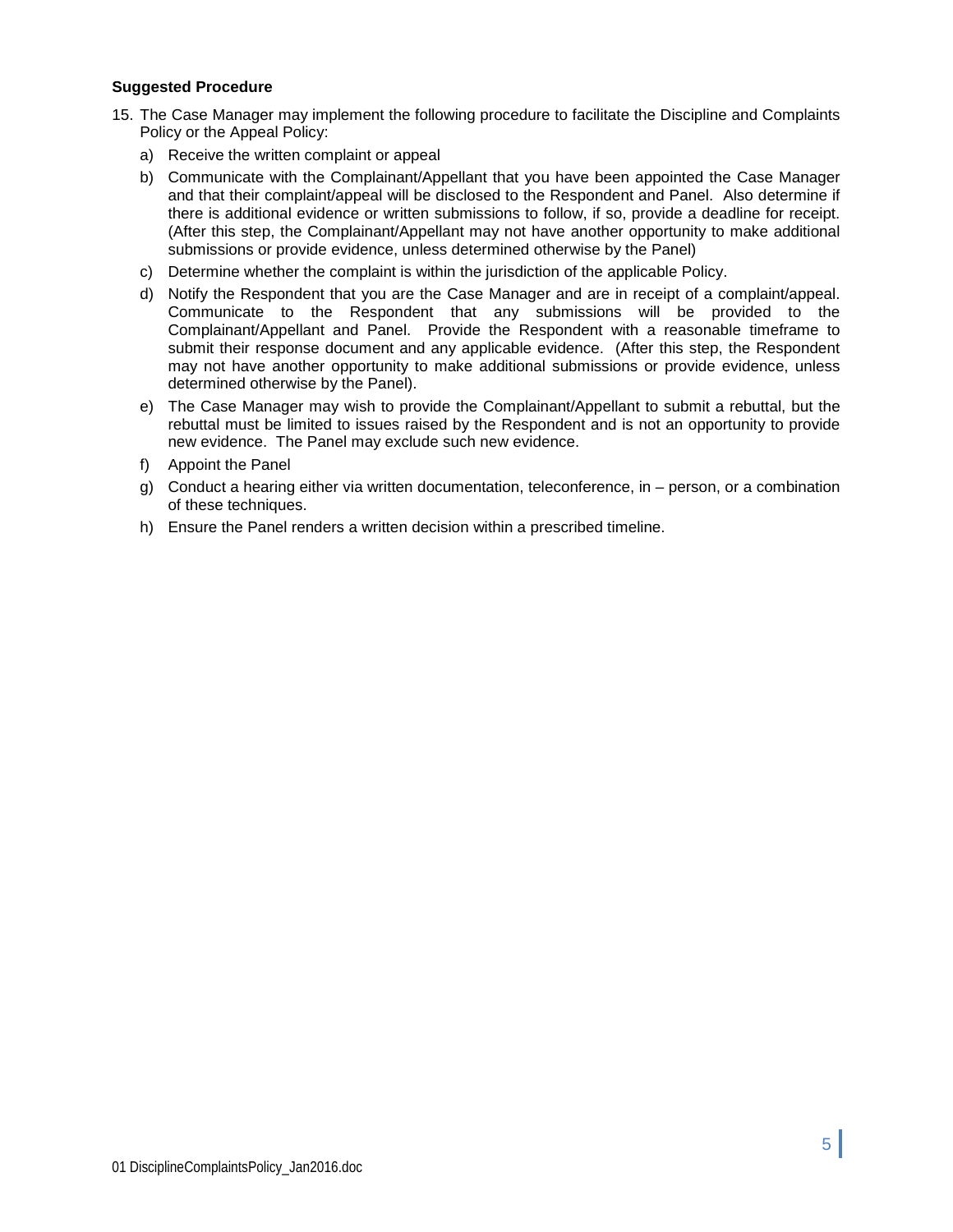**Saskatchewan WTF Taekwondo Association Inc.**

# **Appeal Policy**



**January 2016**